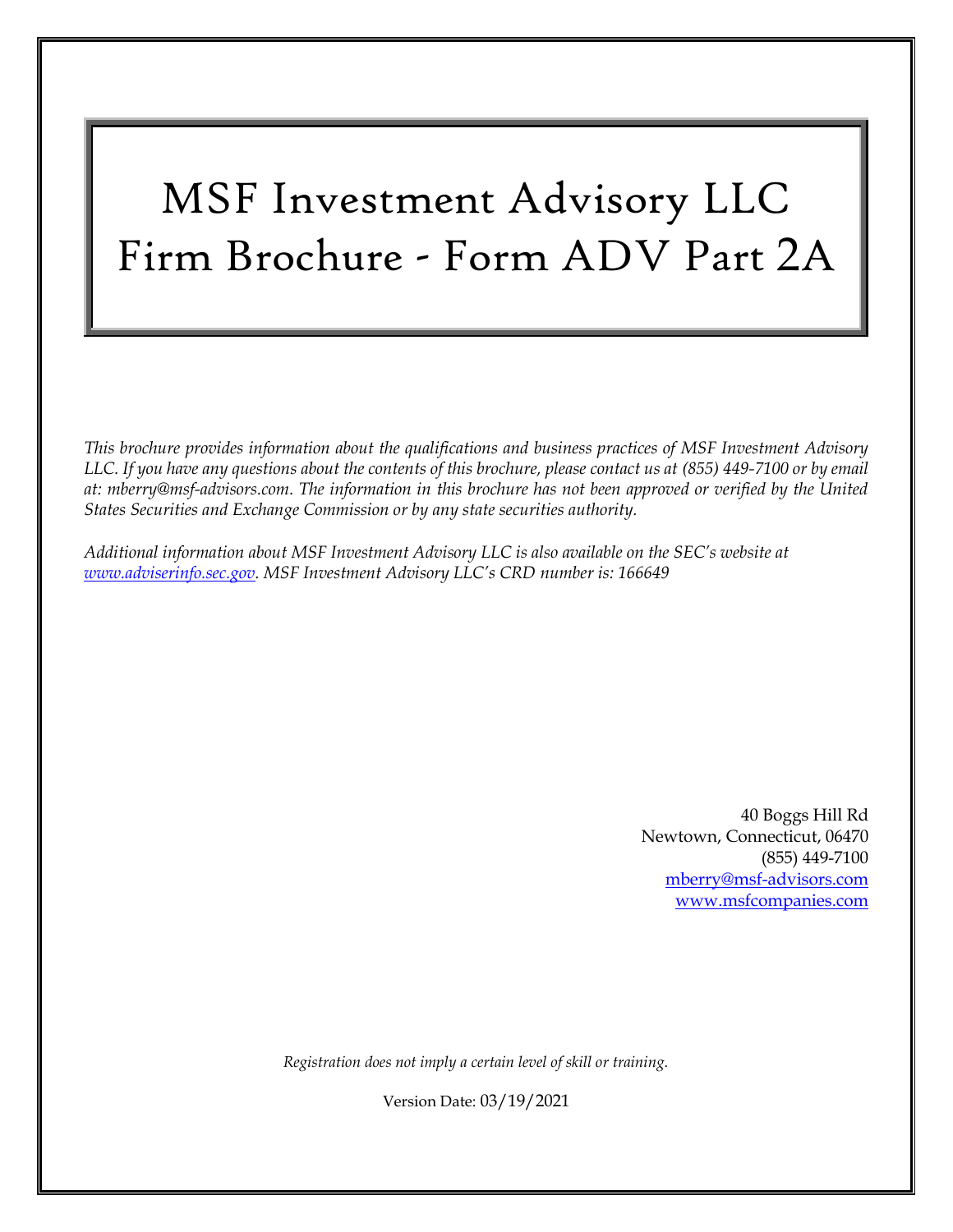### **Item 2: Material Changes**

<span id="page-1-0"></span>There are no material changes in this brochure from the last annual updating amendment of MSF Investment Advisory LLC on March 26, 2020. Material changes relate to MSF Investment Advisory LLC's policies, practices or conflicts of interests.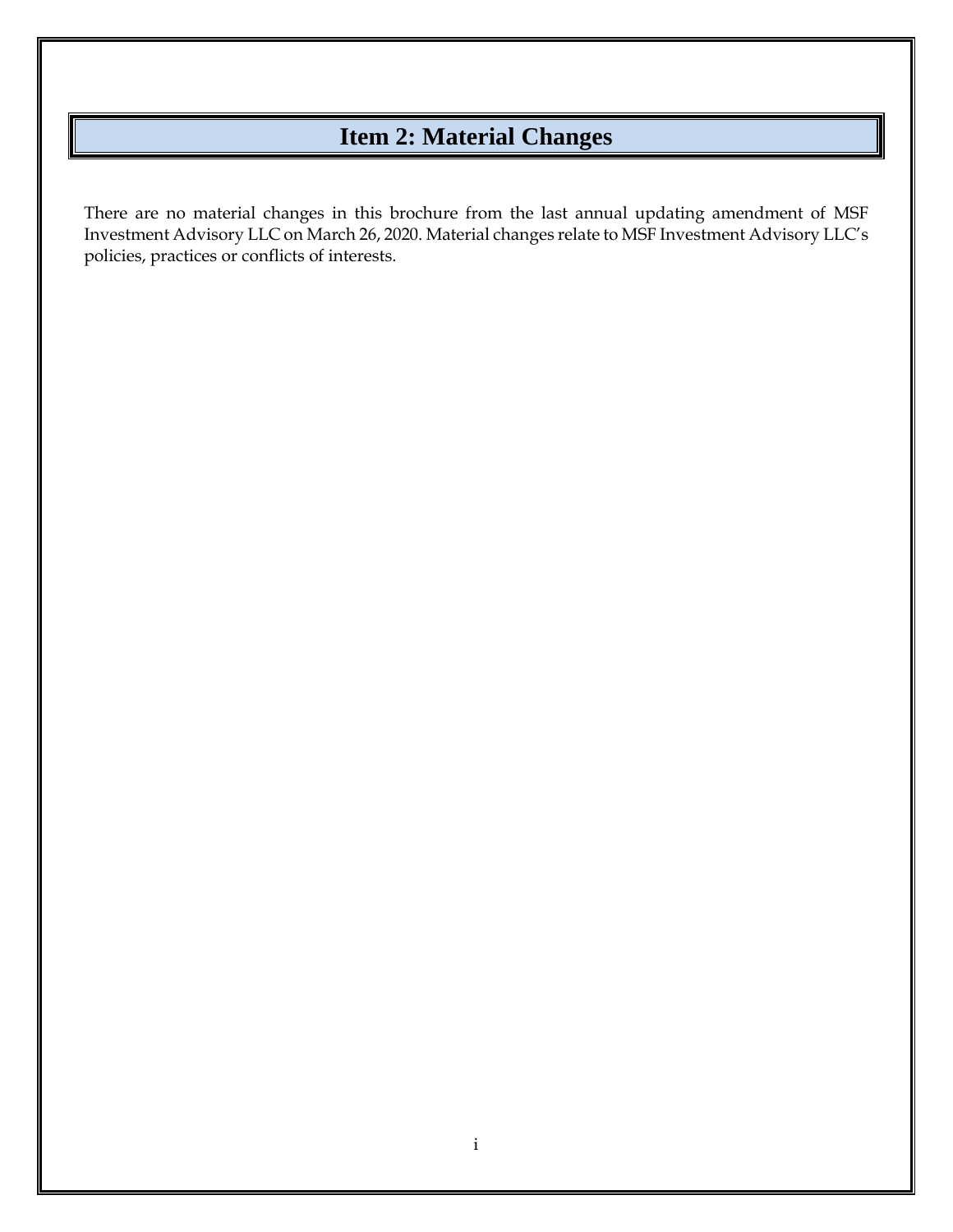## **Item 3: Table of Contents**

<span id="page-2-0"></span>

| Item 1: Cover Page                                                                  |
|-------------------------------------------------------------------------------------|
|                                                                                     |
|                                                                                     |
|                                                                                     |
|                                                                                     |
|                                                                                     |
|                                                                                     |
|                                                                                     |
|                                                                                     |
|                                                                                     |
|                                                                                     |
|                                                                                     |
|                                                                                     |
|                                                                                     |
|                                                                                     |
|                                                                                     |
|                                                                                     |
|                                                                                     |
|                                                                                     |
|                                                                                     |
|                                                                                     |
|                                                                                     |
|                                                                                     |
|                                                                                     |
| 1.                                                                                  |
| Clients Have the Option to Purchase Recommended Products from Other Brokers 9<br>2. |
| Commissions are the Primary Source of Income for this Registered Investment<br>3.   |
|                                                                                     |
| 4.                                                                                  |
| Form ADV 2A Version: 3/19/2021                                                      |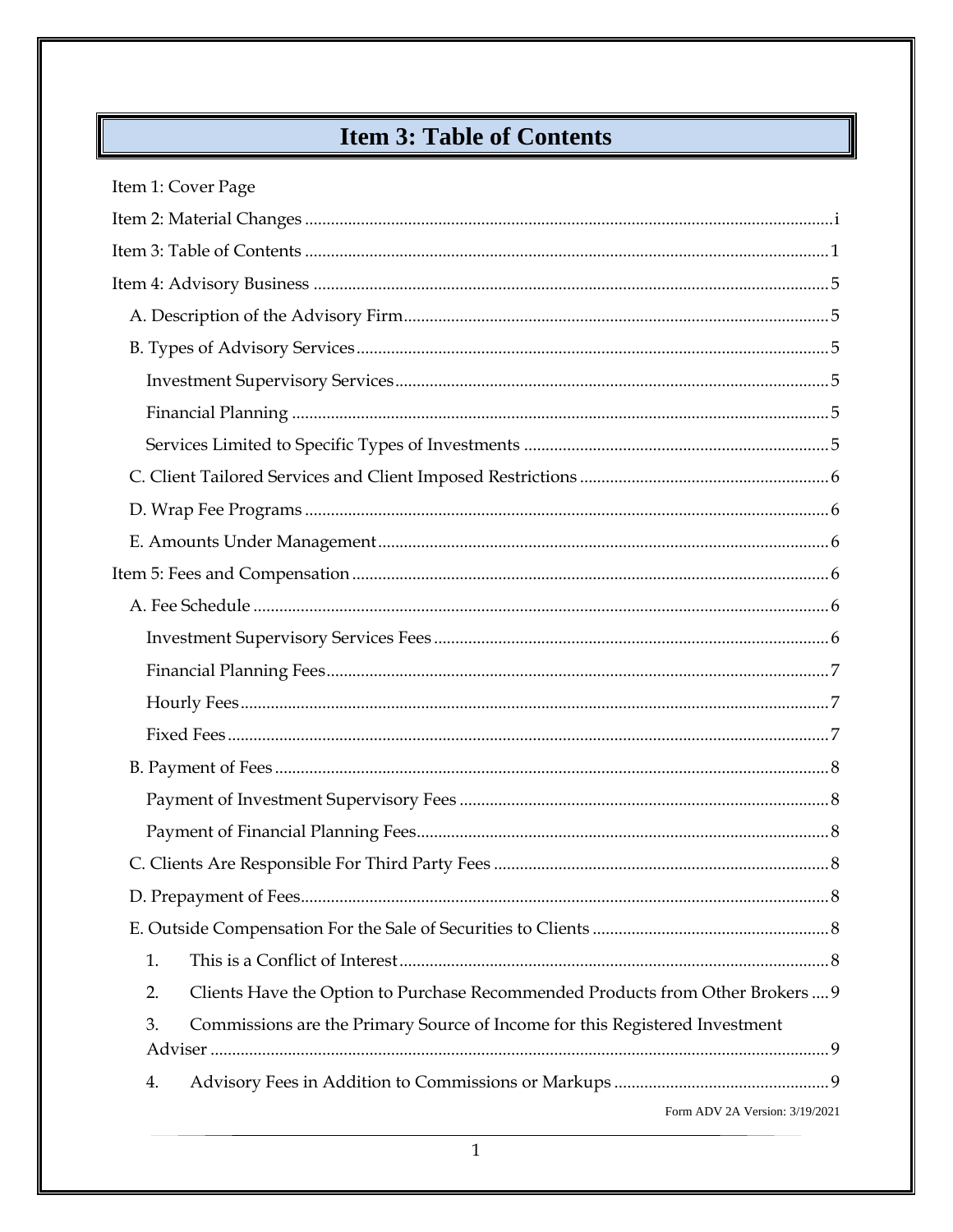| Item 8: Methods of Analysis, Investment Strategies, and Risk of Investment Loss  10                      |  |  |
|----------------------------------------------------------------------------------------------------------|--|--|
| A.                                                                                                       |  |  |
|                                                                                                          |  |  |
|                                                                                                          |  |  |
|                                                                                                          |  |  |
|                                                                                                          |  |  |
|                                                                                                          |  |  |
|                                                                                                          |  |  |
| <b>B.</b>                                                                                                |  |  |
|                                                                                                          |  |  |
|                                                                                                          |  |  |
|                                                                                                          |  |  |
|                                                                                                          |  |  |
|                                                                                                          |  |  |
| $\mathsf{C}$ .                                                                                           |  |  |
|                                                                                                          |  |  |
| A.                                                                                                       |  |  |
| <b>B.</b>                                                                                                |  |  |
| C.                                                                                                       |  |  |
|                                                                                                          |  |  |
| Registration as a Broker/Dealer or Broker/Dealer Representative12<br>A.                                  |  |  |
| Registration as a Futures Commission Merchant, Commodity Pool Operator, or a<br><b>B.</b>                |  |  |
|                                                                                                          |  |  |
| Registration Relationships Material to this Advisory Business and Possible Conflicts of<br>$\mathsf{C}.$ |  |  |
| Selection of Other Advisers or Managers and How This Adviser is Compensated for<br>D.                    |  |  |
| Item 11: Code of Ethics, Participation or Interest in Client Transactions and Personal Trading .13       |  |  |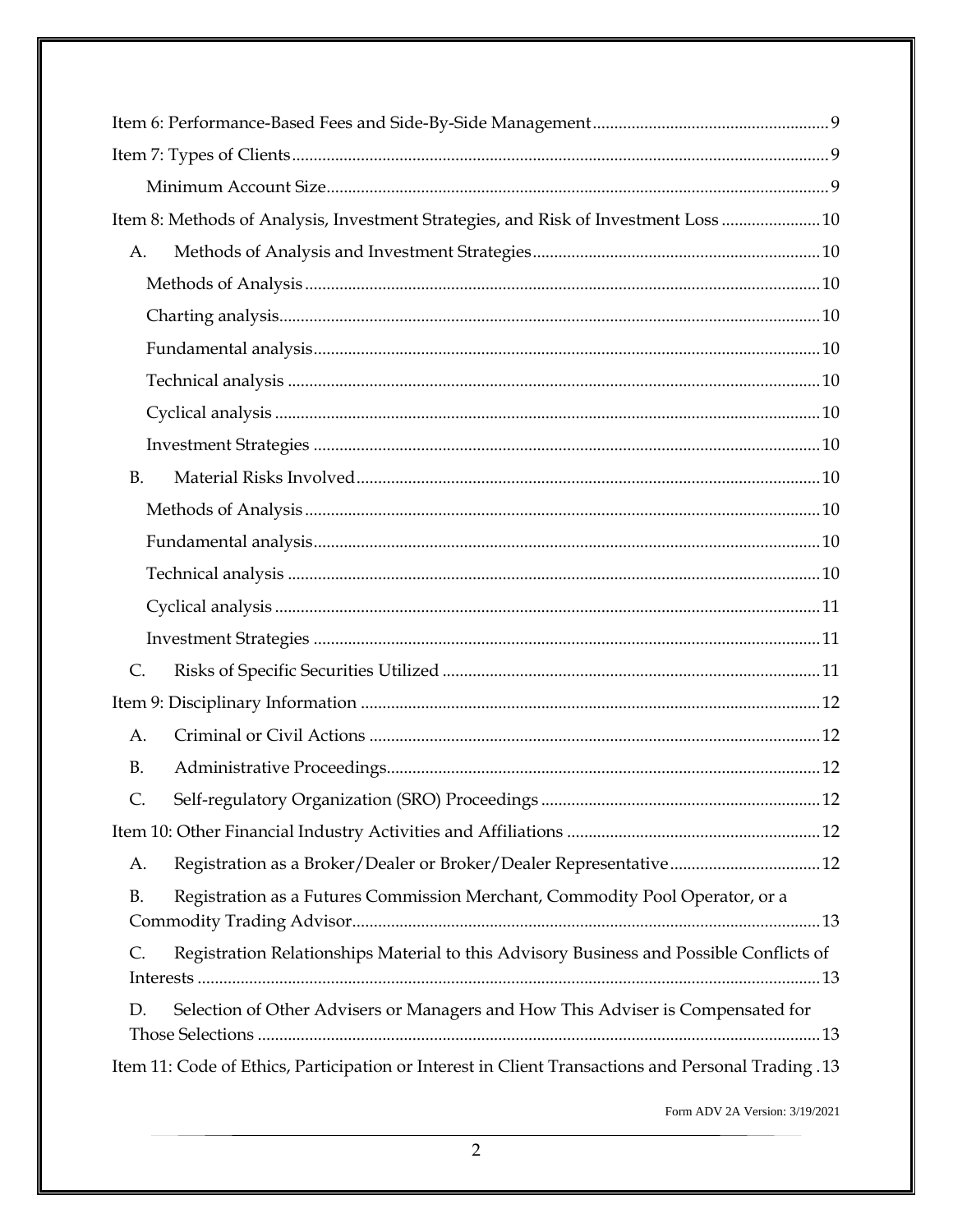| А.             |                                                                                                              |  |
|----------------|--------------------------------------------------------------------------------------------------------------|--|
| <b>B.</b>      |                                                                                                              |  |
| $\mathsf{C}$ . |                                                                                                              |  |
| D.             | Trading Securities At/Around the Same Time as Clients' Securities14                                          |  |
|                |                                                                                                              |  |
| А.             |                                                                                                              |  |
| 1.             |                                                                                                              |  |
| 2.             |                                                                                                              |  |
| 3.             |                                                                                                              |  |
| <b>B.</b>      |                                                                                                              |  |
|                |                                                                                                              |  |
| А.             | Frequency and Nature of Periodic Reviews and Who Makes Those Reviews 16                                      |  |
| <b>B.</b>      | Factors That Will Trigger a Non-Periodic Review of Client Accounts 16                                        |  |
| $\mathsf{C}.$  |                                                                                                              |  |
|                |                                                                                                              |  |
| A.             | Economic Benefits Provided by Third Parties for Advice Rendered to Clients (Includes                         |  |
| <b>B.</b>      |                                                                                                              |  |
|                |                                                                                                              |  |
|                |                                                                                                              |  |
|                |                                                                                                              |  |
|                |                                                                                                              |  |
| А.             |                                                                                                              |  |
| <b>B.</b>      | Financial Conditions Reasonably Likely to Impair Ability to Meet Contractual                                 |  |
| $\mathsf{C}.$  |                                                                                                              |  |
|                |                                                                                                              |  |
| A.             | Principal Executive Officers and Management Persons; Their Formal Education and                              |  |
| <b>B.</b>      | Other Businesses in Which This Advisory Firm or its Personnel are Engaged and Time                           |  |
| $\mathsf{C}$ . | How Performance-based Fees are Calculated and Degree of Risk to Clients 18<br>Form ADV 2A Version: 3/19/2021 |  |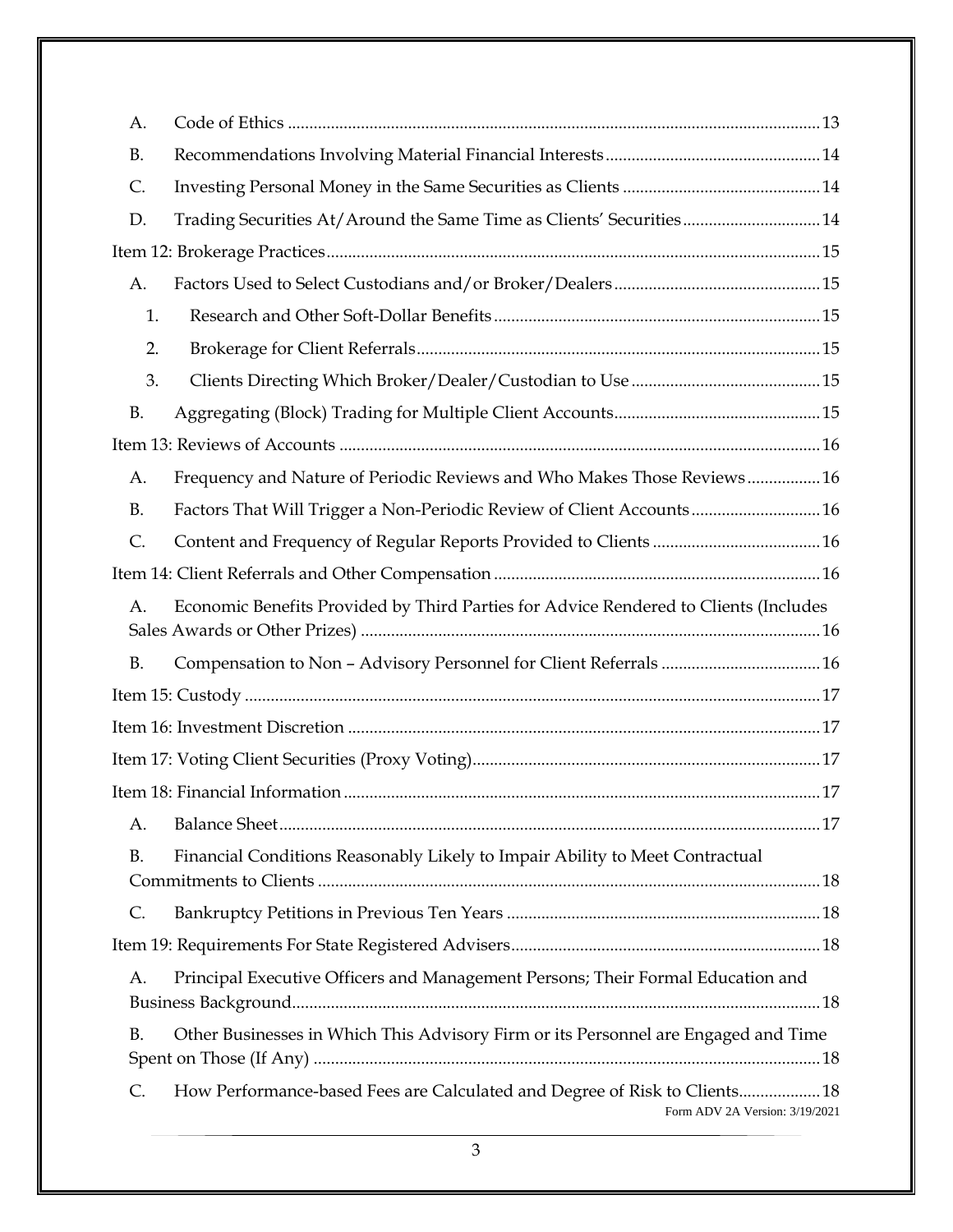| D. Material Disciplinary Disclosures for Management Persons of this Firm 18           |
|---------------------------------------------------------------------------------------|
| E. Material Relationships That Management Persons Have With Issuers of Securities (If |
|                                                                                       |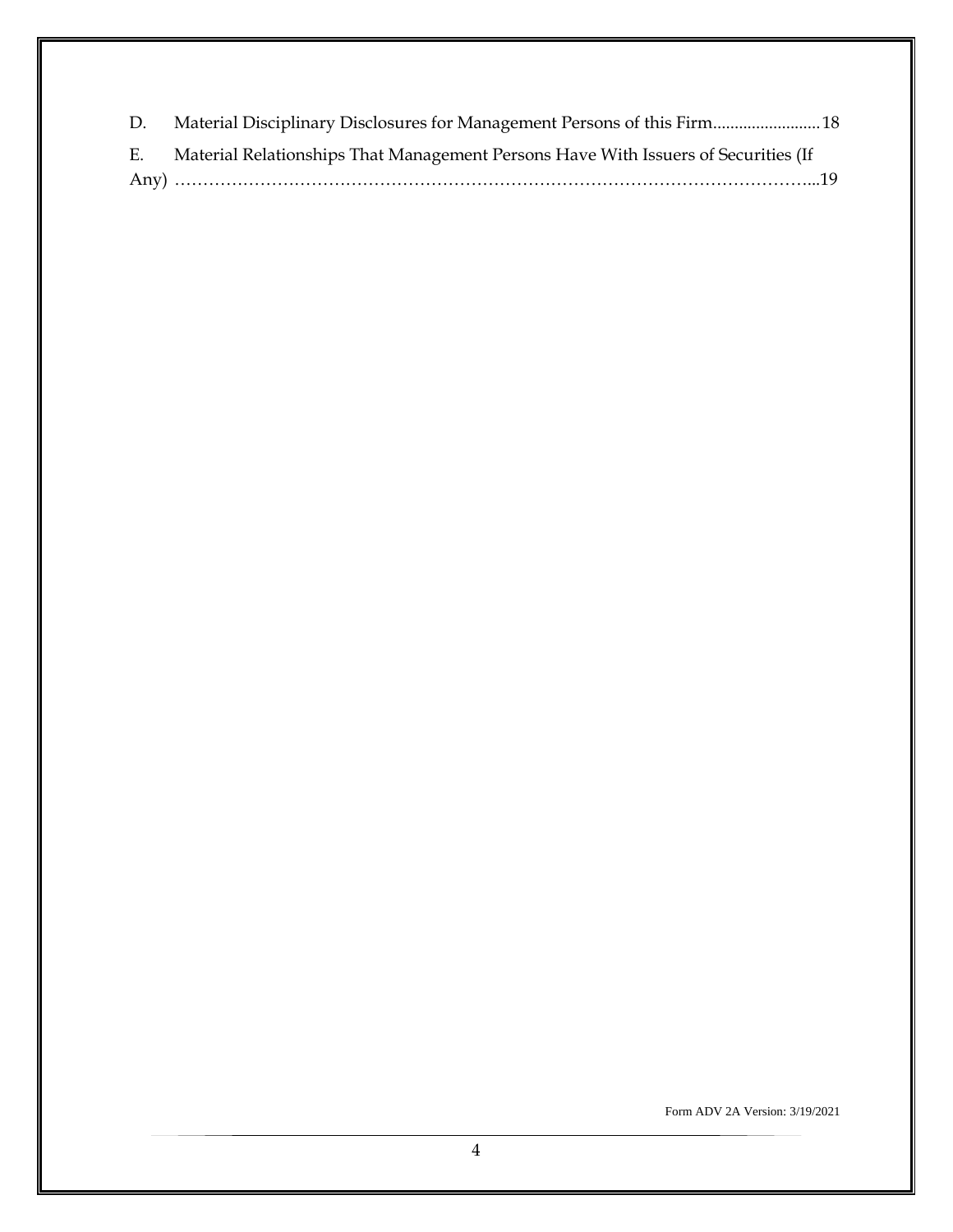### **Item 4: Advisory Business**

#### <span id="page-6-1"></span><span id="page-6-0"></span>**A. Description of the Advisory Firm**

MSF Investment Advisory LLC is a Limited Liability Company organized in the state of Connecticut. The firm was formed in January of 2013, and the principal owner is Michael Scott Berry.

### <span id="page-6-2"></span>**B. Types of Advisory Services**

MSF Investment Advisory LLC (hereinafter "MSFIA") offers the following services to advisory clients:

#### <span id="page-6-3"></span>*Investment Supervisory Services*

MSFIA offers ongoing portfolio management services based on the individual goals, objectives, time horizon, and risk tolerance of each client. MSFIA creates an Investment Policy Statement for each client, which outlines the client's current situation (income, tax levels, and risk tolerance levels) and then constructs a plan to aid in the selection of a portfolio that matches each client's specific situation. Investment Supervisory Services include, but are not limited to, the following:

- Investment strategy Personal investment policy
	- Asset allocation Asset selection
- Risk tolerance Regular portfolio monitoring

MSFIA evaluates the current investments of each client with respect to their risk tolerance levels and time horizon. Risk tolerance levels are documented in the Investment Policy Statement, which is given to each client.

### <span id="page-6-4"></span>*Financial Planning*

MSFIA takes a multidisciplinary approach to financial plans and financial planning which may include, but are not limited to; incorporating investments, insurance, benefit plans, cash flow analysis, and retirement analysis. These services are based on hourly fees or fixed fees and the final fee structure is documented in Exhibit II of the Financial Planning Agreement.

### <span id="page-6-5"></span>*Services Limited to Specific Types of Investments*

MSFIA generally limits its investment advice and/or money management to mutual funds, equities, bonds, fixed income, debt securities, ETFs, insurance products including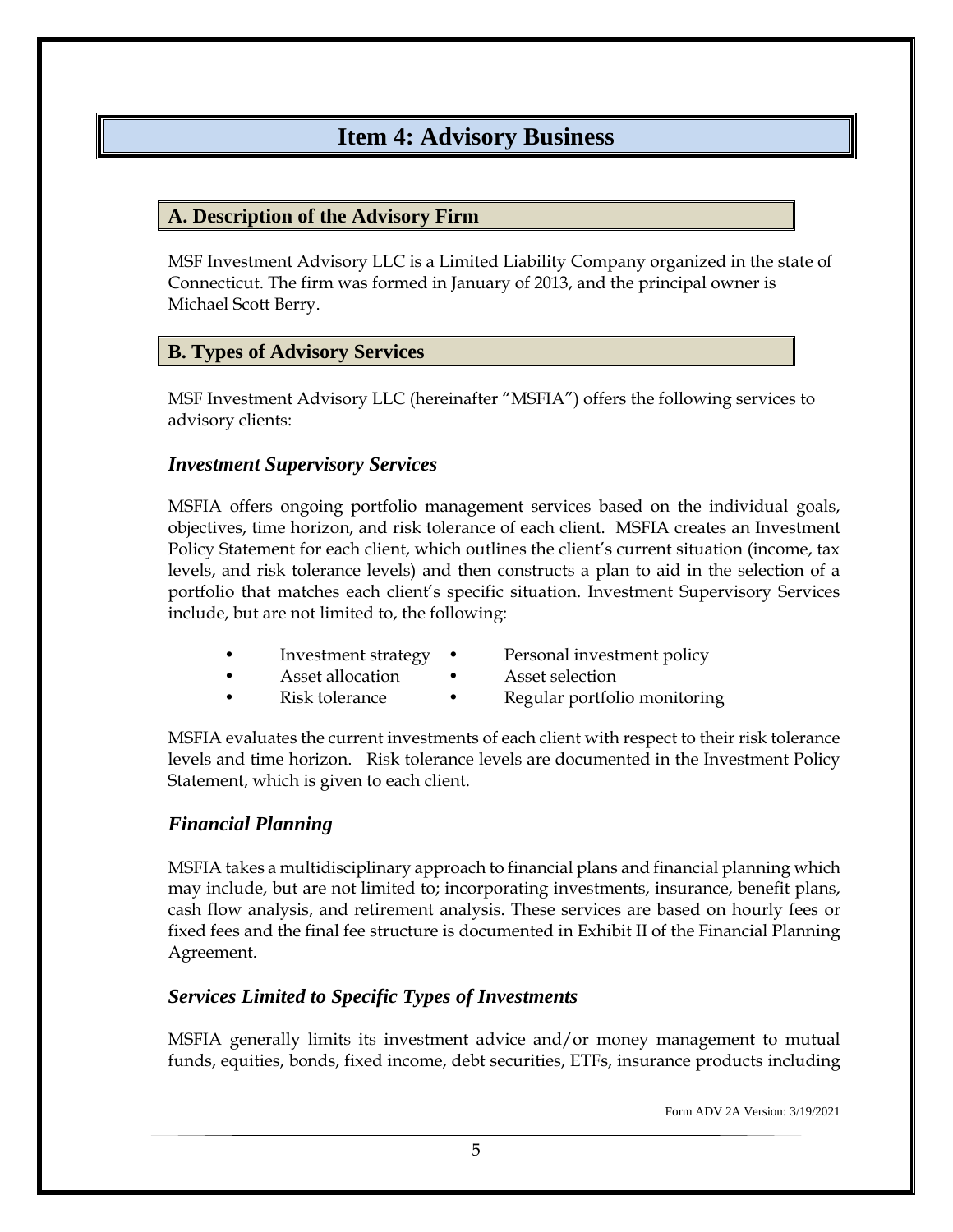annuities, and government securities. MSFIA may use other securities as well to help diversify a portfolio when applicable.

#### <span id="page-7-0"></span>**C. Client Tailored Services and Client Imposed Restrictions**

MSFIA offers the same suite of services to all of its clients. However, specific client financial plans and their implementation are dependent upon the client Investment Policy Statement which outlines each client's current situation (income, tax levels, and risk tolerance levels) and is used to construct a client specific plan to aid in the selection of a portfolio that matches restrictions, needs, and targets.

Clients may not impose restrictions in investing in certain securities or types of securities in accordance with their values or beliefs.

### <span id="page-7-1"></span>**D. Wrap Fee Programs**

A wrap fee program is an investment program where the investor pays one stated fee that includes management fees, transaction costs, fund expenses, and any other administrative fees. MSFIA does not participate in any wrap fee programs.

#### <span id="page-7-2"></span>**E. Amounts Under Management**

MSFIA has the following assets under management:

|        | Discretionary Amounts:   Non-discretionary Amounts: | Date Calculated: |
|--------|-----------------------------------------------------|------------------|
| \$0.00 | \$87,000,000.00                                     | December 2020    |

### **Item 5: Fees and Compensation**

<span id="page-7-4"></span><span id="page-7-3"></span>**A. Fee Schedule**

<span id="page-7-5"></span>*Investment Supervisory Services Fees*

| <b>Total Assets Under Management</b> | <b>Annual Fee</b> |
|--------------------------------------|-------------------|
| Up to \$1,000,000                    | 1.50%             |
| $$1,000,001 - $3,000,000$            | 1.00%             |
| $$3,000,001 - $10,000,000$           | 0.75%             |
| Above \$10,000,000                   | Negotiable        |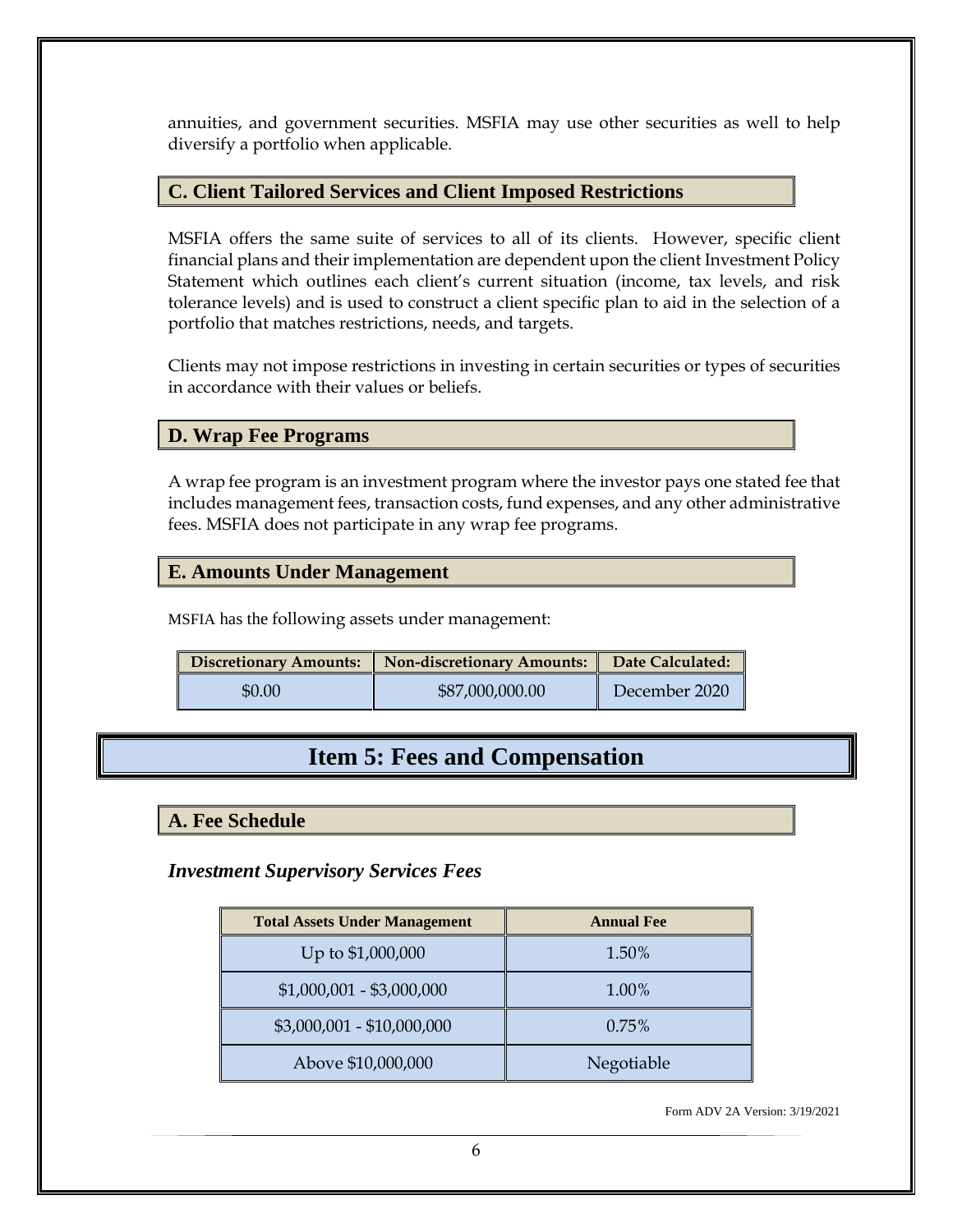These fees are negotiable depending upon the needs of the client and complexity of the situation, and the final fee schedule is attached as Exhibit II of the Investment Advisory Contract. Fees are paid quarterly in arrears.

Because fees are charged in arrears no refund policy is needed. Fees that are collected in arrears will be based on the amount of work completed up to the day of termination within the quarter terminated. Clients may terminate their contracts without penalty, for full refund, within 5 business days of signing the advisory contract.

Advisory fees are withdrawn directly from the client's accounts with client written authorization.

### <span id="page-8-0"></span>*Financial Planning Fees*

### <span id="page-8-1"></span>*Hourly Fees*

Depending upon the complexity of the situation and the needs of the client, the hourly fee for these services is \$500. The fees are negotiable, and the final fee schedule will be attached as Exhibit II of the Financial Planning Agreement. Fees are paid in advance, but never more than six months in. Fees that are charged in advance will be refunded based on the prorated amount of work completed at the point of termination. Clients may terminate their contracts without penalty within five business days of signing the advisory contract.

The fee refunded will be the balance of the fees collected in advance minus the hourly rate times the number of hours of work that has been completed up to and including the day of termination.

### <span id="page-8-2"></span>*Fixed Fees*

Fixed fees are between \$500 - \$50,000. Fixed fees and financial planning fees are paid in advance, monthly or quarterly and can be paid by check or withdrawn directly from clients accounts. Depending upon the complexity of the situation and the needs of the client, the rate for creating client financial plans is \$500. Fees are paid in advance, but never more than six months in advance. Fees that are charged in advance will be refunded based on the prorated amount of work completed at the point of termination. The fees are negotiable, and the final fee schedule will be attached as Exhibit II of the Financial Planning Agreement. Clients may terminate their contracts without penalty within five business days of signing the advisory contract.

The fee refunded will be the balance of the fees collected in advance minus the hourly rate times the number of hours of work that has been completed up to and including the day of termination.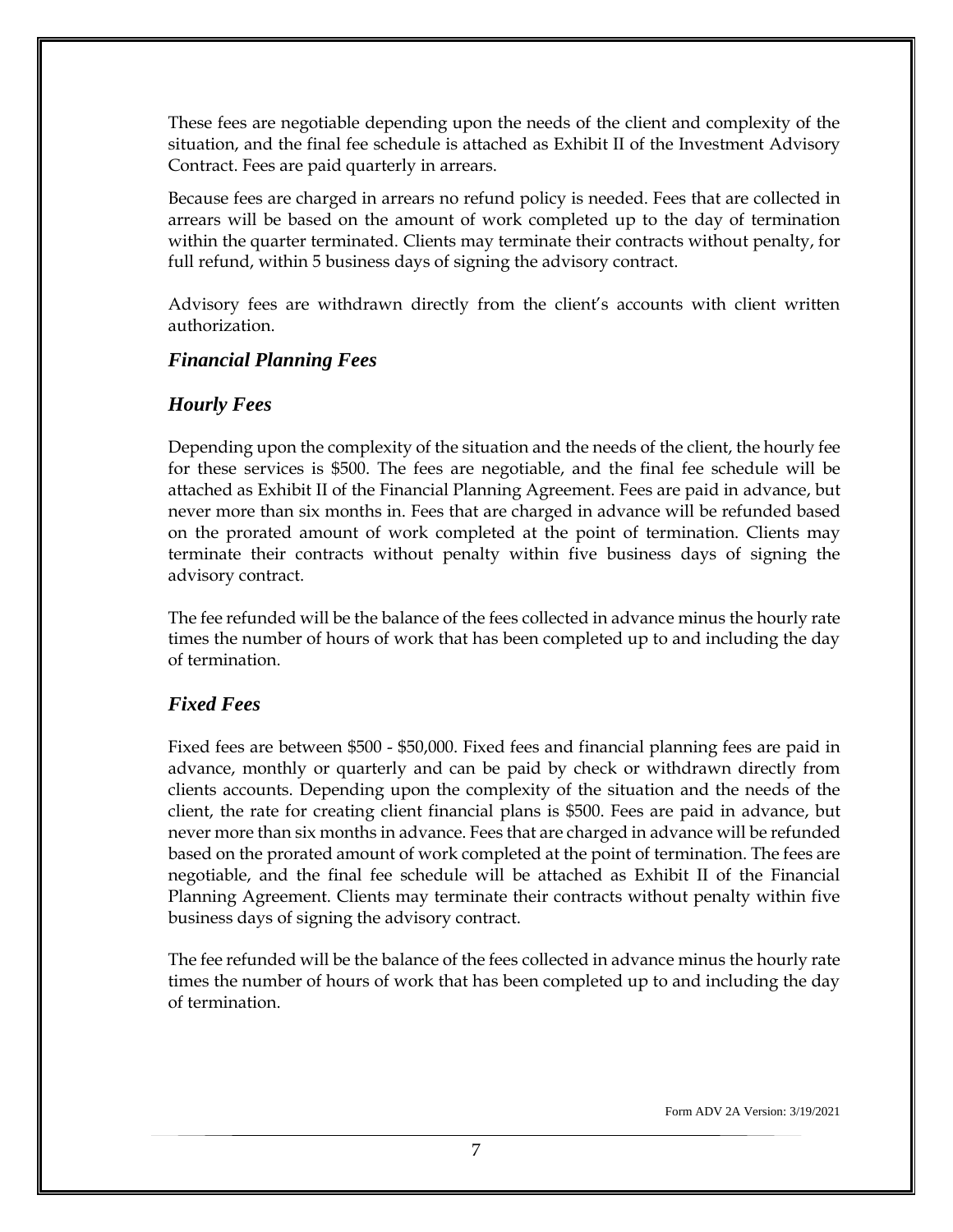### <span id="page-9-0"></span>**B. Payment of Fees**

### <span id="page-9-1"></span>*Payment of Investment Supervisory Fees*

Advisory fees are withdrawn directly from the client's accounts with client written authorization. Fees are paid quarterly in arrears.

### <span id="page-9-2"></span>*Payment of Financial Planning Fees*

Hourly Financial Planning fees are paid monthly or quarterly via check in advance, but never more than six months in advance. Fees that are charged in advance will be refunded based on the prorated amount of work completed at the point of termination.

Fixed Financial Planning fees are paid monthly or quarterly via check in advance, but never more than six months in advance. Fees that are charged in advance will be refunded based on the prorated amount of work completed at the point of termination.

### <span id="page-9-3"></span>**C. Clients Are Responsible For Third Party Fees**

Clients are responsible for the payment of all third-party fees (i.e. custodian fees, brokerage fees, mutual fund fees, transaction fees, etc.). Those fees are separate and distinct from the fees and expenses charged by MSFIA. At times, we may reduce our advisory fee to offset all or a portion of the transaction fee that clients pay to the custodian. Please see Item 12 of this brochure regarding broker/custodian.

#### <span id="page-9-4"></span>**D. Prepayment of Fees**

MSFIA collects fees in advance and arrears. Fees that are collected in advance will be refunded based on the prorated amount of work completed at the point of termination and the total days during the billing period. Fees will be returned within fourteen days to the client via check.

The fee refunded will be the balance of the fees collected in advance minus the daily rate\* times the number of days in the quarter up to and including the day of termination. (\*The daily rate is calculated by dividing the quarterly AUM fee by the number of days in the termination quarter).

#### <span id="page-9-5"></span>**E. Outside Compensation For the Sale of Securities to Clients**

#### <span id="page-9-6"></span>*1. This is a Conflict of Interest*

A supervised person of the firm may accept compensation for the sale of insurance products. This presents a conflict of interest and gives the supervised person and the firm an incentive to recommend products based on the compensation received rather than on the client's needs. When recommending the sale of products for which a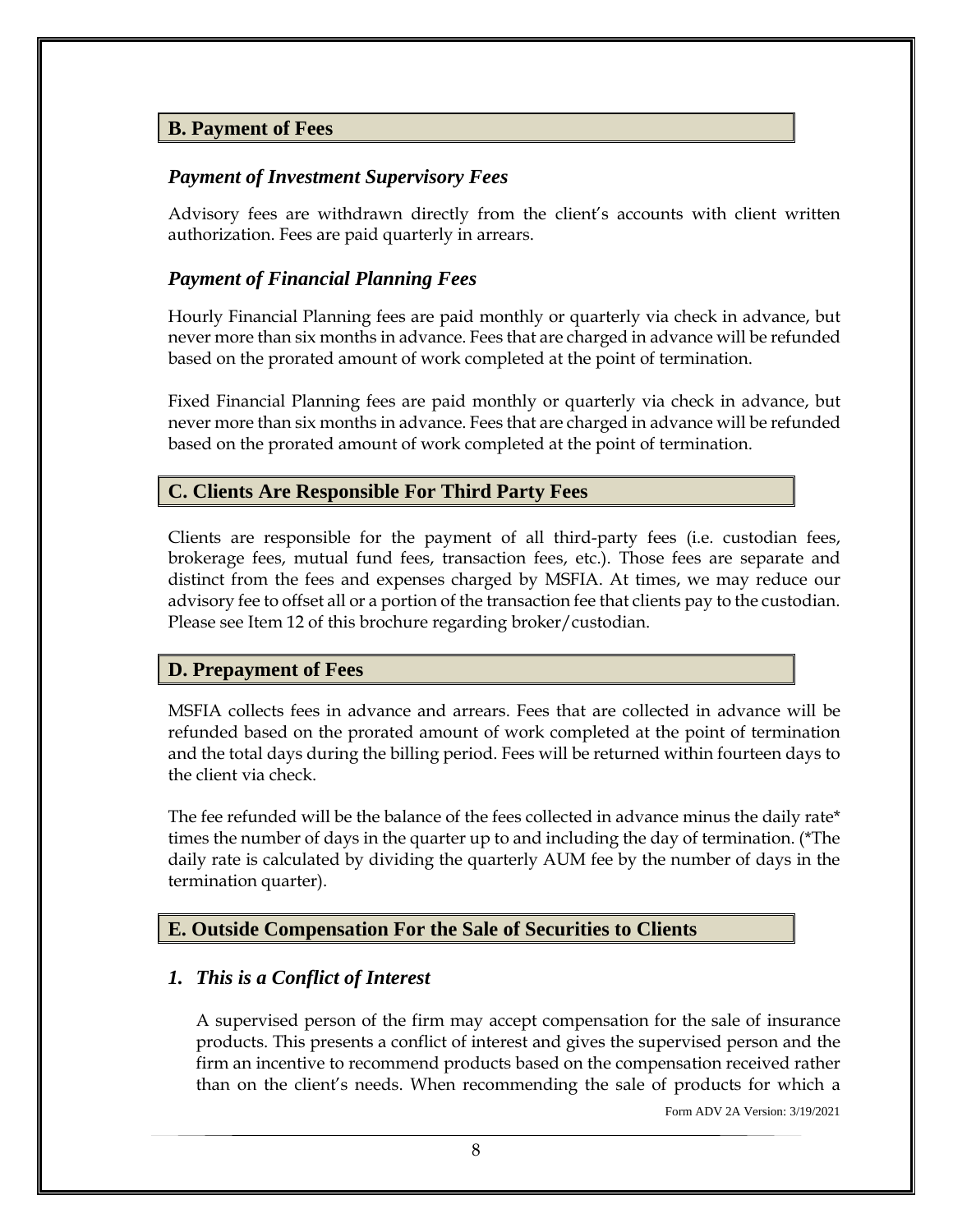supervised person receives compensation, the firm will document the conflict of interest in the client file and inform the client of the conflict of interest.

### <span id="page-10-0"></span>*2. Clients Have the Option to Purchase Recommended Products from Other Brokers*

Clients always have the option to purchase recommended products through other brokers or agents that are not affiliated with the firm.

### <span id="page-10-1"></span>*3. Commissions are the Primary Source of Income for this Registered Investment Adviser*

Commissions are not the firm's primary source of compensation.

### <span id="page-10-2"></span>*4. Advisory Fees in Addition to Commissions or Markups*

Advisory fees that are charged to clients are not reduced to offset the commissions or markups on securities or investment products recommended to clients.

### <span id="page-10-3"></span>**Item 6: Performance-Based Fees and Side-By-Side Management**

MSFIA does not accept performance-based fees or other fees based on a share of capital gains on or capital appreciation of the assets of a client.

### <span id="page-10-4"></span> **Item 7: Types of Clients**

MSFIA generally provides investment advice and/or management supervisory services to the following types of clients:

- ❖ Individuals
- ❖ High-Net-Worth Individuals
- ❖ Corporations
- ❖ Private Investment Fund

#### <span id="page-10-5"></span>*Minimum Account Size*

There is no account minimum.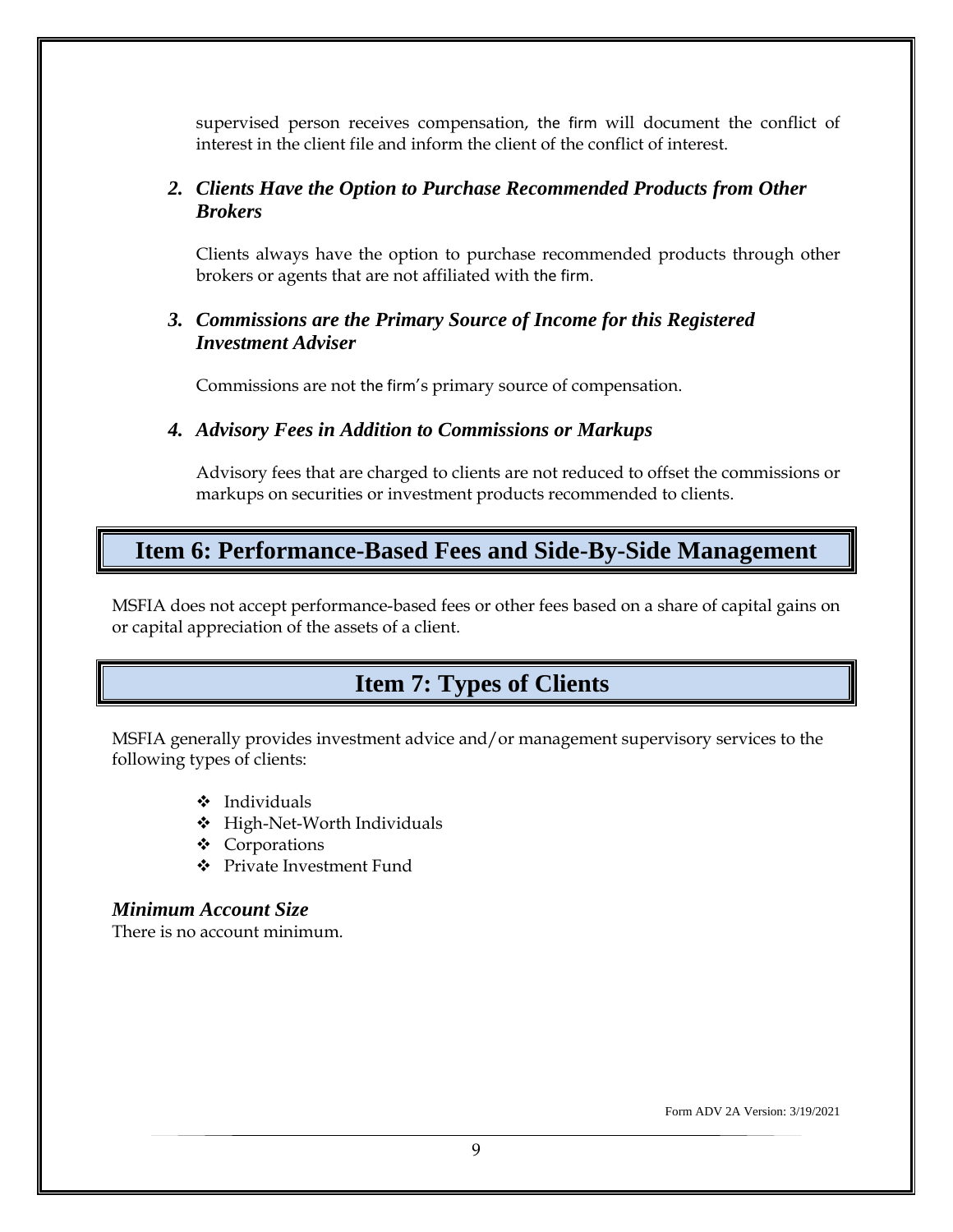### <span id="page-11-0"></span>**Item 8: Methods of Analysis, Investment Strategies, and Risk of Investment Loss**

### <span id="page-11-1"></span>**A. Methods of Analysis and Investment Strategies**

### <span id="page-11-2"></span>*Methods of Analysis*

MSFIA's methods of analysis include charting analysis, fundamental analysis, technical analysis, cyclical analysis.

<span id="page-11-3"></span>**Charting analysis** involves the use of patterns in performance charts. MSFIA uses this technique to search for patterns used to help predict favorable conditions for buying and/or selling a security.

<span id="page-11-4"></span>**Fundamental analysis** involves the analysis of financial statements, the general financial health of companies, and/or the analysis of management or competitive advantages.

<span id="page-11-5"></span>**Technical analysis** involves the analysis of past market data; primarily price and volume.

<span id="page-11-6"></span>**Cyclical analysis** involved the analysis of business cycles to find favorable conditions for buying and/or selling a security.

#### <span id="page-11-7"></span>*Investment Strategies*

MSFIA uses long term trading and short-term trading.

**Investing in securities involves a risk of loss that you, as a client, should be prepared to bear.**

### <span id="page-11-8"></span>**B. Material Risks Involved**

### <span id="page-11-9"></span>*Methods of Analysis*

**Charting analysis** strategy involves using and comparing various charts to predict long and short-term performance or market trends. The risk involved in solely using this method is that only past performance data is considered without using other methods to crosscheck data. Using charting analysis without other methods of analysis would be making the assumption that past performance will be indicative of future performance. This may not be the case.

<span id="page-11-10"></span>**Fundamental analysis** concentrates on factors that determine a company's value and expected future earnings. This strategy would normally encourage equity purchases in stocks that are undervalued or priced below their perceived value. The risk assumed is that the market will fail to reach expectations of perceived value.

<span id="page-11-11"></span>**Technical analysis** attempts to predict a future stock price or direction based on market trends. The assumption is that the market follows discernible patterns and if these patterns can be identified then a prediction can be made. The risk is that markets do not always follow patterns and relying solely on this method may not work long term.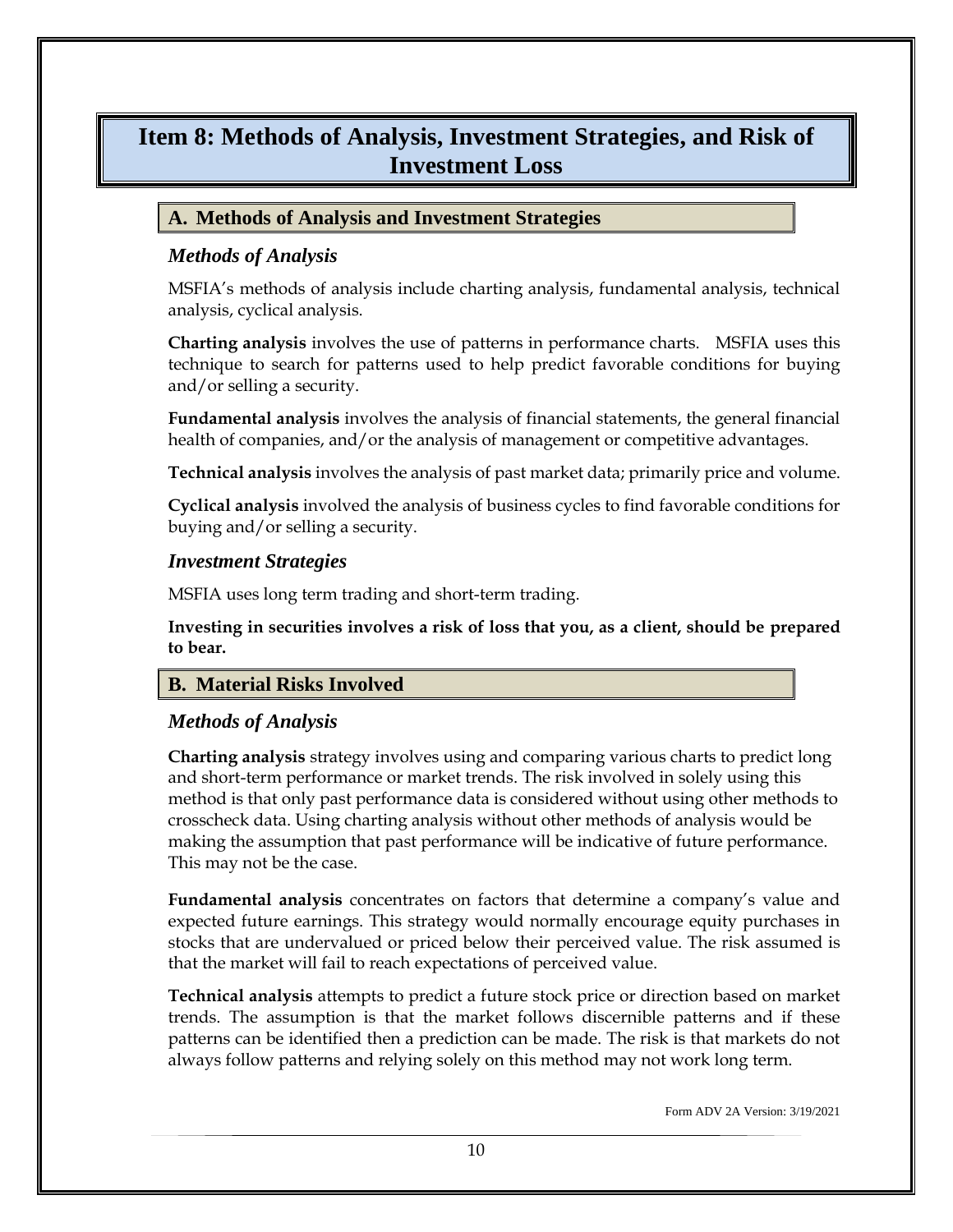<span id="page-12-0"></span>**Cyclical analysis** assumes that the markets react in cyclical patterns which, once identified, can be leveraged to provide performance. The risks with this strategy are twofold: 1) the markets do not always repeat cyclical patterns and 2) if too many investors begin to implement this strategy, it changes the very cycles they are trying to take advantage of.

#### <span id="page-12-1"></span>*Investment Strategies*

Long term trading is designed to capture market rates of both return and risk. Frequent trading, when done, can affect investment performance, particularly through increased brokerage and other transaction costs and taxes.

Short term trading generally holds greater risk and clients should be aware that there is a material risk of loss using any of those strategies.

**Investing in securities involves a risk of loss that you, as a client, should be prepared to bear.**

### <span id="page-12-2"></span>**C. Risks of Specific Securities Utilized**

MSFIA generally seeks investment strategies that do not involve significant or unusual risk beyond that of the general domestic and/or international equity markets. The investment types listed below (leaving aside Treasury Inflation Protected/Inflation Linked Bonds) are not guaranteed or insured by the FDIC or any other government agency.

**Private Placements** carry a substantial risk as they are subject to less regulation than are publicly offered securities, the market to resell these assets under applicable securities laws may be illiquid, due to restrictions, and liquidation may be taken at a substantial discount to the underlying value or result in the entire loss of the value of such assets.

**Mutual Funds**: Investing in mutual funds carries the risk of capital loss and thus you may lose money investing in mutual funds. All mutual funds have costs that lower investment returns. They can be of bond "fixed income" nature (lower risk) or stock "equity" nature (mentioned above).

**Equity** investment generally refers to buying shares of stocks by an individual or firms in return for receiving a future payment of dividends and capital gains if the value of the stock increases. There is an innate risk involved when purchasing a stock that it may decrease in value and the investment may incur a loss.

**Treasury Inflation Protected/Inflation Linked Bonds:** The Risk of default on these bonds is dependent upon the U.S. Treasury defaulting (extremely unlikely); however, they carry a potential risk of losing share price value, albeit rather minimal.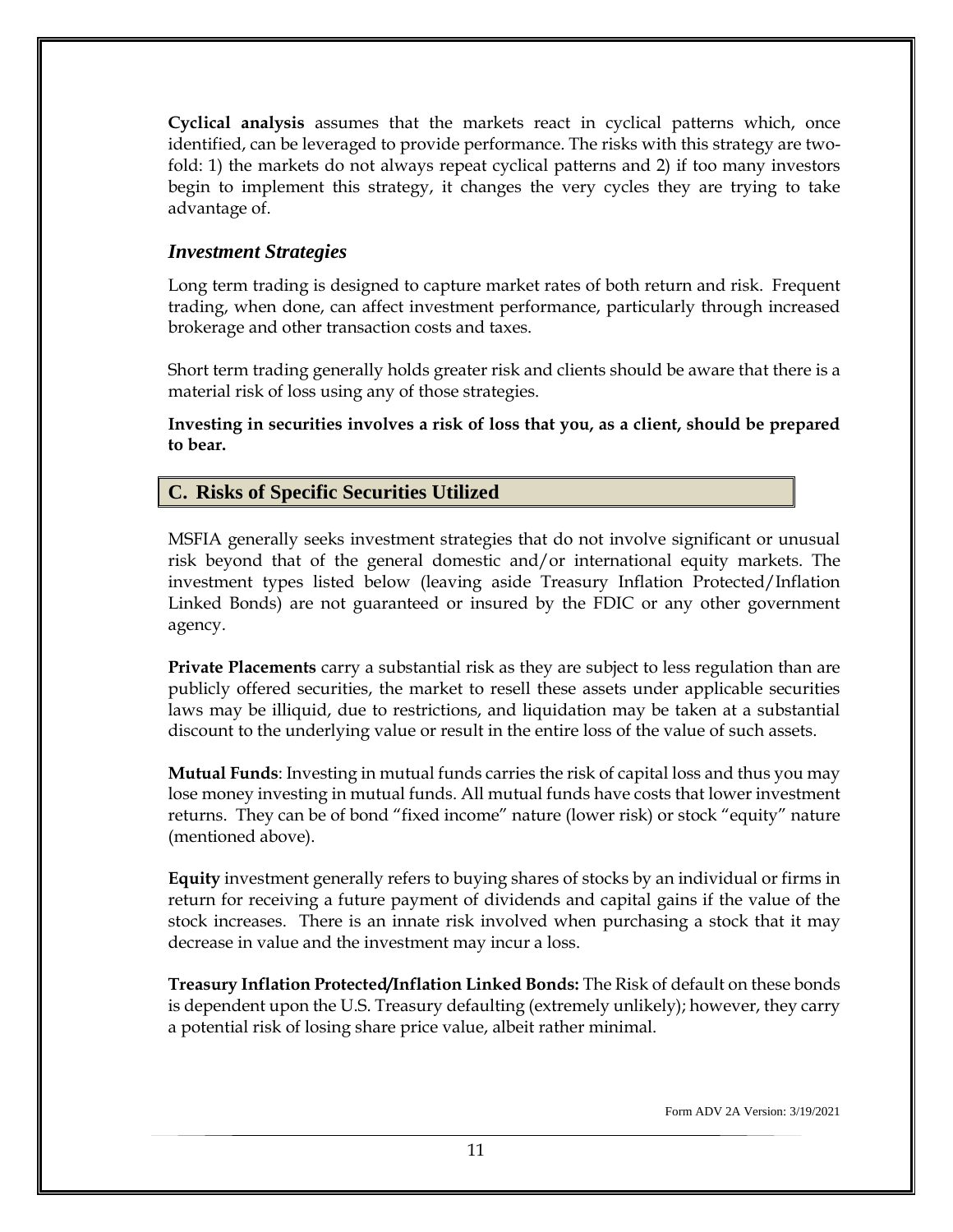**Fixed Income** is an investment that guarantees fixed periodic payments in the future that may involve economic risks such as inflationary risk, interest rate risk, default risk, repayment of principal risk, etc.

**Debt securities** carry risks such as the possibility of default on the principal, fluctuation in interest rates, and counterparties being unable to meet obligations.

**Stocks & Exchange Traded Funds (ETF)**: Investing in stocks & ETF's carries the risk of capital loss (sometimes up to a 100% loss in the case of a stock holding bankruptcy).

**Precious Metal ETFs** (Gold, Silver, Palladium Bullion backed "electronic shares" not physical metal):Investing in precious metal ETFs carries the risk of capital loss.

**Long term trading** is designed to capture market rates of both return and risk. Due to its nature, the long-term investment strategy can expose clients to various other types of risk that will typically surface at various intervals during the time the client owns the investments. These risks include but are not limited to inflation (purchasing power) risk, interest rate risk, economic risk, market risk, and political/regulatory risk.

**Short term trading** risks include liquidity, economic stability and inflation.

<span id="page-13-0"></span>**Past performance is not a guarantee of future returns. Investing in securities involves a risk of loss that you, as a client, should be prepared to bear.**

### **Item 9: Disciplinary Information**

### <span id="page-13-1"></span>**A. Criminal or Civil Actions**

There are no criminal or civil actions to report.

#### <span id="page-13-2"></span>**B. Administrative Proceedings**

There are no administrative proceedings to report.

### <span id="page-13-3"></span>**C. Self-regulatory Organization (SRO) Proceedings**

There are no self-regulatory organization proceedings to report.

### <span id="page-13-4"></span>**Item 10: Other Financial Industry Activities and Affiliations**

<span id="page-13-5"></span>**A. Registration as a Broker/Dealer or Broker/Dealer Representative**

Neither MSFIA nor its representatives are registered as, or have pending applications to become, a broker/dealer or a representative of a broker/dealer.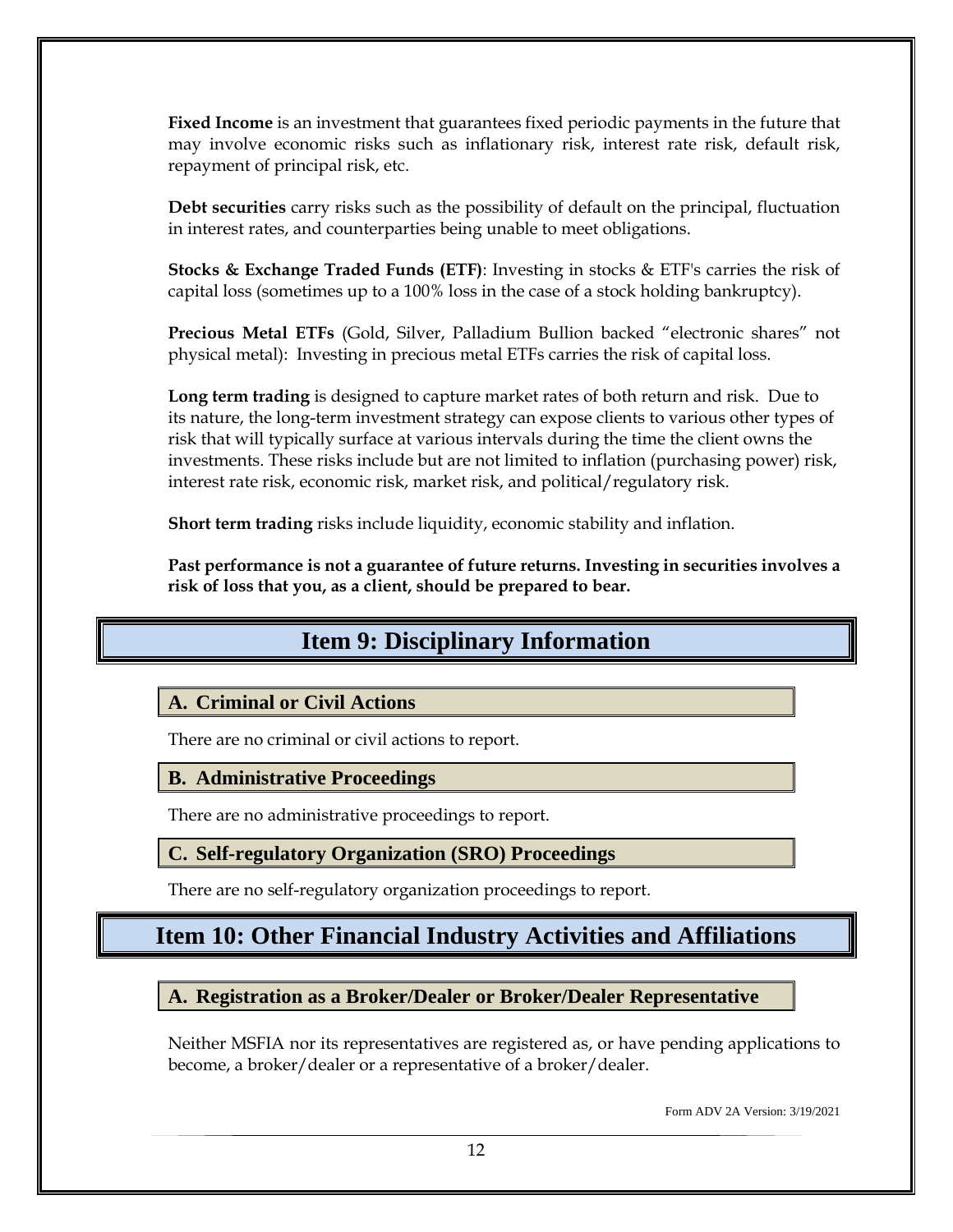### <span id="page-14-0"></span>**B. Registration as a Futures Commission Merchant, Commodity Pool Operator, or a Commodity Trading Advisor**

Neither MSFIA nor its representatives are registered as or have pending applications to become a Futures Commission Merchant, Commodity Pool Operator, or a Commodity Trading Advisor.

### <span id="page-14-1"></span>**C. Registration Relationships Material to this Advisory Business and Possible Conflicts of Interests**

Michael Scott Berry is the managing member and a consultant with Michael Scott Financial. He spends approximately 20 hours per week in this business. Michael Scott Berry is a licensed insurance agent. From time to time, he will offer clients advice or products from those activities. Clients should be aware that these services pay a commission and involve a conflict of interest, as commissionable products conflict with the fiduciary duties of a registered investment adviser. MSF Investment Advisory LLC always acts in the best interest of the client; including the sale of commissionable products to advisory clients. Clients are in no way required to implement the plan through any representative of MSF Investment Advisory LLC in such individual's capacity as an insurance agent or consultant.

MSF Investment Advisory, LLC serves as the adviser to the Private Fund, Magnolia Land Fund LLC, in which a client may be solicited to invest. Magnolia Land Management Company LLC serves as the managing member of the Private Fund. Michael S. Berry is owner and managing partner of Magnolia Land Management Company LLC. The Private Fund is offered to certain sophisticated investors who meet certain requirements under applicable state and/or federal securities laws. Investors to whom the Fund(s) is offered will receive a private placement memorandum and other offering documents.

### <span id="page-14-2"></span>**D. Selection of Other Advisers or Managers and How This Adviser is Compensated for Those Selections**

<span id="page-14-3"></span>MSFIA does not utilize nor select other advisers or third-party managers. All assets are managed by MSFIA management.

### **Item 11: Code of Ethics, Participation or Interest in Client Transactions and Personal Trading**

### <span id="page-14-4"></span>**A. Code of Ethics**

We have a written Code of Ethics that covers the following areas: Prohibited Purchases and Sales, Insider Trading, Personal Securities Transactions, Exempted Transactions, Prohibited Activities, Conflicts of Interest, Gifts and Entertainment, Confidentiality, Service on a Board of Directors, Compliance Procedures, Compliance with Laws and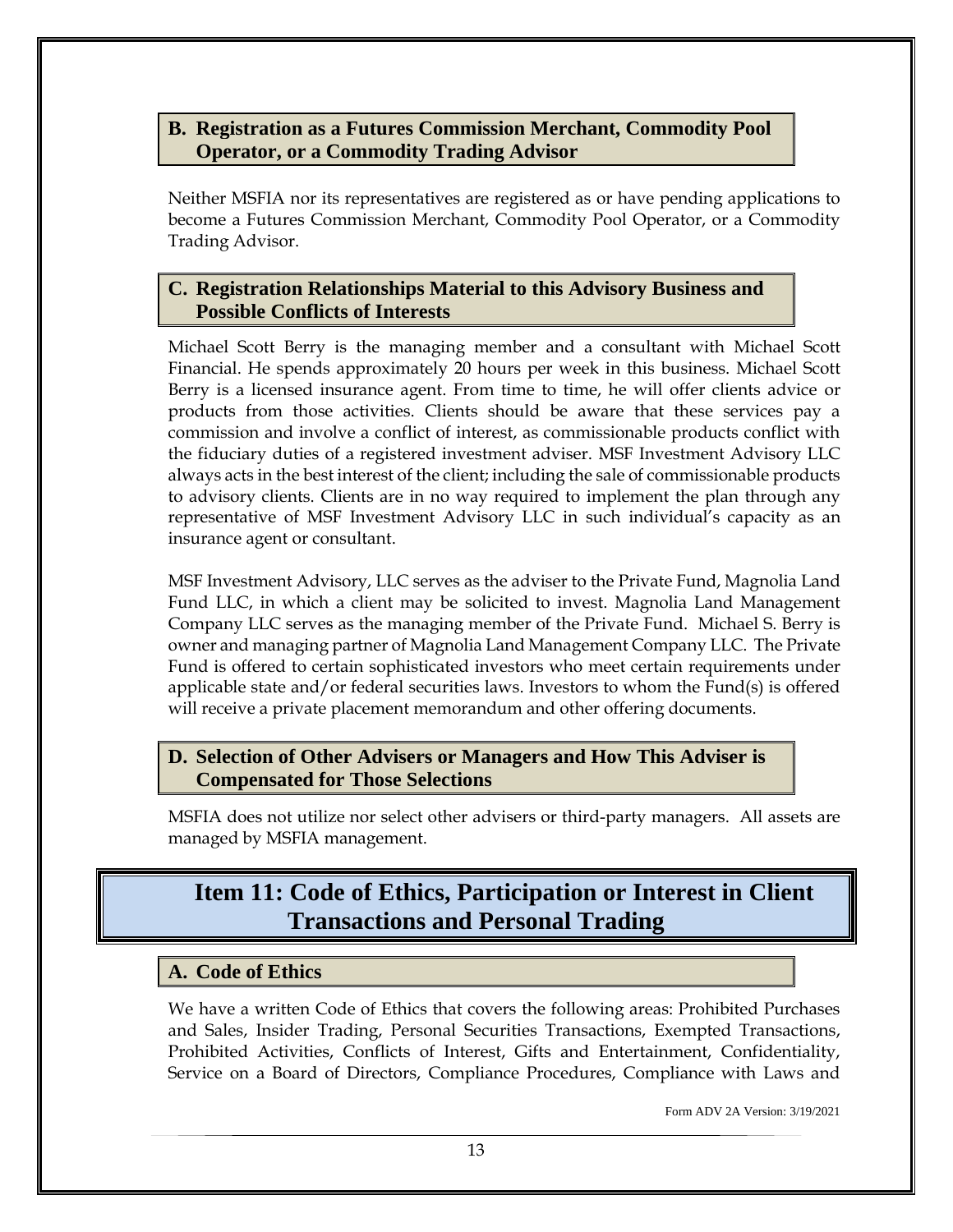Regulations, Procedures and Reporting, Certification of Compliance, Reporting Violations, Compliance Officer Duties, Training and Education, Recordkeeping, Annual Review, and Sanctions. Our Code of Ethics is available free upon request to any client or prospective client.

#### <span id="page-15-0"></span>**B. Recommendations Involving Material Financial Interests**

As described in Item 10C, MSFIA and its associated persons may recommend that clients invest in the Magnolia Land Fund. A conflict of interest exists because the Fund compensates MSF Investment Advisory LLC for investment advisory services and also compensates Magnolia Land Management Company LLC for administrative and managerial services. The fees paid by the Fund to Magnolia Land Management Company are separate and apart from the advisory fees of MSFIA. As a result, persons associated with MSFIA have a financial incentive to recommend the Fund over other available investments. You should refer to the offering documents of the Fund for a complete description of the fees, investment objectives, risks and other relevant information associated with investing in this affiliated Fund. As a fiduciary, our firm and its associated persons will always act in our client's best interest and clients are not required invest in such investments if they do not wish to do so.

### <span id="page-15-1"></span>**C. Investing Personal Money in the Same Securities as Clients**

From time to time, representatives of MSFIA may buy or sell securities for themselves that they also recommend to clients. This may provide an opportunity for representatives of MSFIA to buy or sell the same securities before or after recommending the same securities to clients resulting in representatives profiting off the recommendations they provide to clients. Such transactions may create a conflict of interest. MSFIA will always document any transactions that could be construed as conflicts of interest and will always transact client business before their own when similar securities are being bought or sold.

### <span id="page-15-2"></span>**D. Trading Securities At/Around the Same Time as Clients' Securities**

From time to time, representatives of MSFIA may buy or sell securities for themselves at or around the same time as clients. This may provide an opportunity for representatives of MSFIA to buy or sell securities before or after recommending securities to clients resulting in representatives profiting off the recommendations they provide to clients. Such transactions may create a conflict of interest. MSFIA will always transact client's transactions before its own when similar securities are being bought or sold.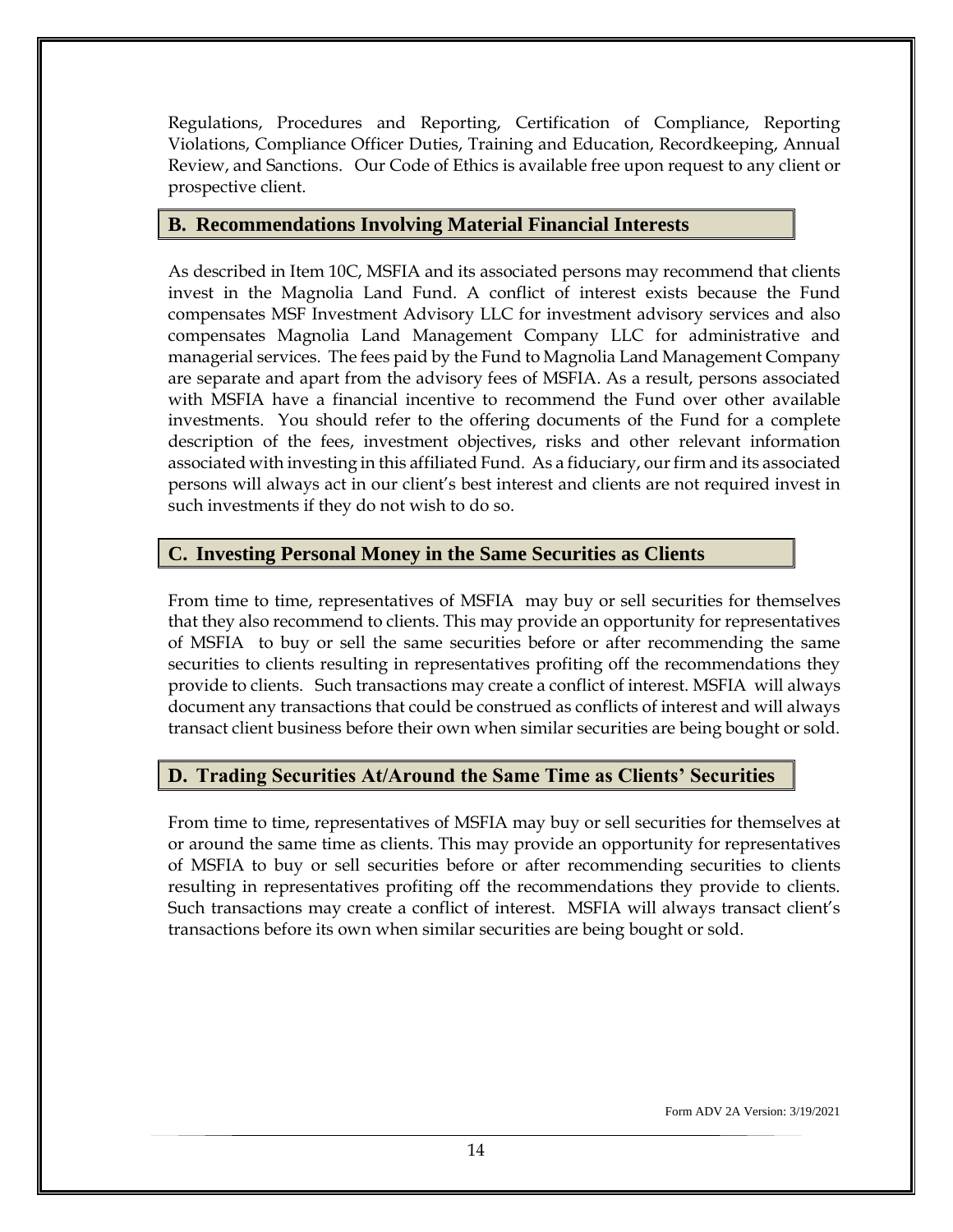### **Item 12: Brokerage Practices**

### <span id="page-16-1"></span><span id="page-16-0"></span>**A. Factors Used to Select Custodians and/or Broker/Dealers**

MSFIA considers the following factors when determining which custodian to recommend to clients; relatively low transaction fees, name recognition, powerful background and access to mutual funds and ETFs. Based on these factors, TD Ameritrade Institutional, a Division of TD Ameritrade, Inc., member FINRA/SIPC/NFA., Pershing, member FINRA/SIPC and Lincoln Financial were chosen to be the recommended custodians. MSFIA will never charge a premium or commission on transactions, beyond the actual cost imposed by Custodian.

### <span id="page-16-2"></span>*1. Research and Other Soft-Dollar Benefits*

MSFIA receives no research, product, or services other than execution from a brokerdealer or third-party in connection with client securities transactions ("soft dollar benefits").

### <span id="page-16-3"></span>*2. Brokerage for Client Referrals*

MSFIA receives no referrals from a broker-dealer or third party in exchange for using that broker-dealer or third party.

### <span id="page-16-4"></span>*3. Clients Directing Which Broker/Dealer/Custodian to Use*

MSFIA allows clients to direct brokerage: however, MSFIA may recommend custodians. MSFIA may be unable to achieve most favorable execution of client transactions if clients choose to direct brokerage. This may cost clients money because without the ability to direct brokerage MSFIA may not be able to aggregate orders to reduce transactions costs resulting in higher brokerage commissions and less favorable prices. Not all investment advisers allow their clients to direct brokerage.

### <span id="page-16-5"></span>**B. Aggregating (Block) Trading for Multiple Client Accounts**

MSFIA maintains the ability to block trade purchases across accounts. Block trading may benefit a large group of clients by providing MSFIA the ability to purchase larger blocks resulting in smaller transaction costs to the client. Declining to block trade can cause more expensive trades for clients.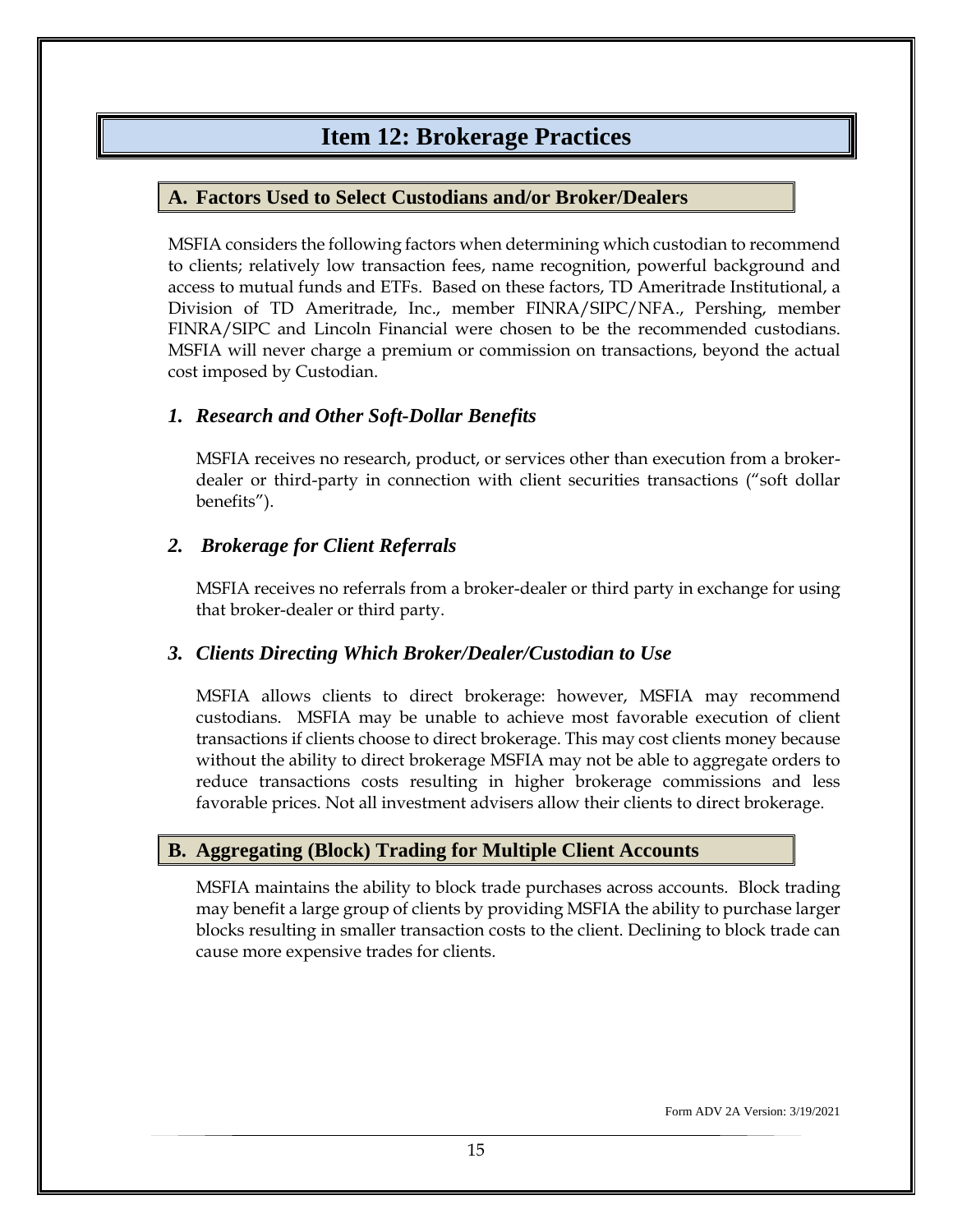### **Item 13: Reviews of Accounts**

### <span id="page-17-1"></span><span id="page-17-0"></span>**A. Frequency and Nature of Periodic Reviews and Who Makes Those Reviews**

Client accounts are reviewed at least quarterly only by Michael Scott Berry, Managing Member. Michael Scott Berry is the chief advisor and is instructed to review clients' accounts with regard to clients' respective investment policies and risk tolerance levels. All accounts at MSFIA are assigned to this reviewer.

All financial planning accounts are reviewed upon financial plan creation and plan delivery by Michael Scott Berry, Managing Member. There is only one level of review and that is the total review conducted to create the financial plan.

#### <span id="page-17-2"></span>**B. Factors That Will Trigger a Non-Periodic Review of Client Accounts**

Reviews may be triggered by material market, economic or political events, or by changes in client's financial situations (such as retirement, termination of employment, physical move, or inheritance).

### <span id="page-17-3"></span>**C. Content and Frequency of Regular Reports Provided to Clients**

Each client will receive at least monthly from the custodian, a written report that details the client's account including assets held and asset value which will come from the custodian. MSFIA does not provide additional written reports, all required reports will be sent by the custodian.

### <span id="page-17-4"></span>**Item 14: Client Referrals and Other Compensation**

<span id="page-17-5"></span>**A. Economic Benefits Provided by Third Parties for Advice Rendered to Clients (Includes Sales Awards or Other Prizes)**

MSFIA does not receive any economic benefit, directly or indirectly from any third party for advice rendered to MSFIA clients.

#### <span id="page-17-6"></span>**B. Compensation to Non – Advisory Personnel for Client Referrals**

MSFIA does not compensate non-advisory personnel (solicitors) for client referrals.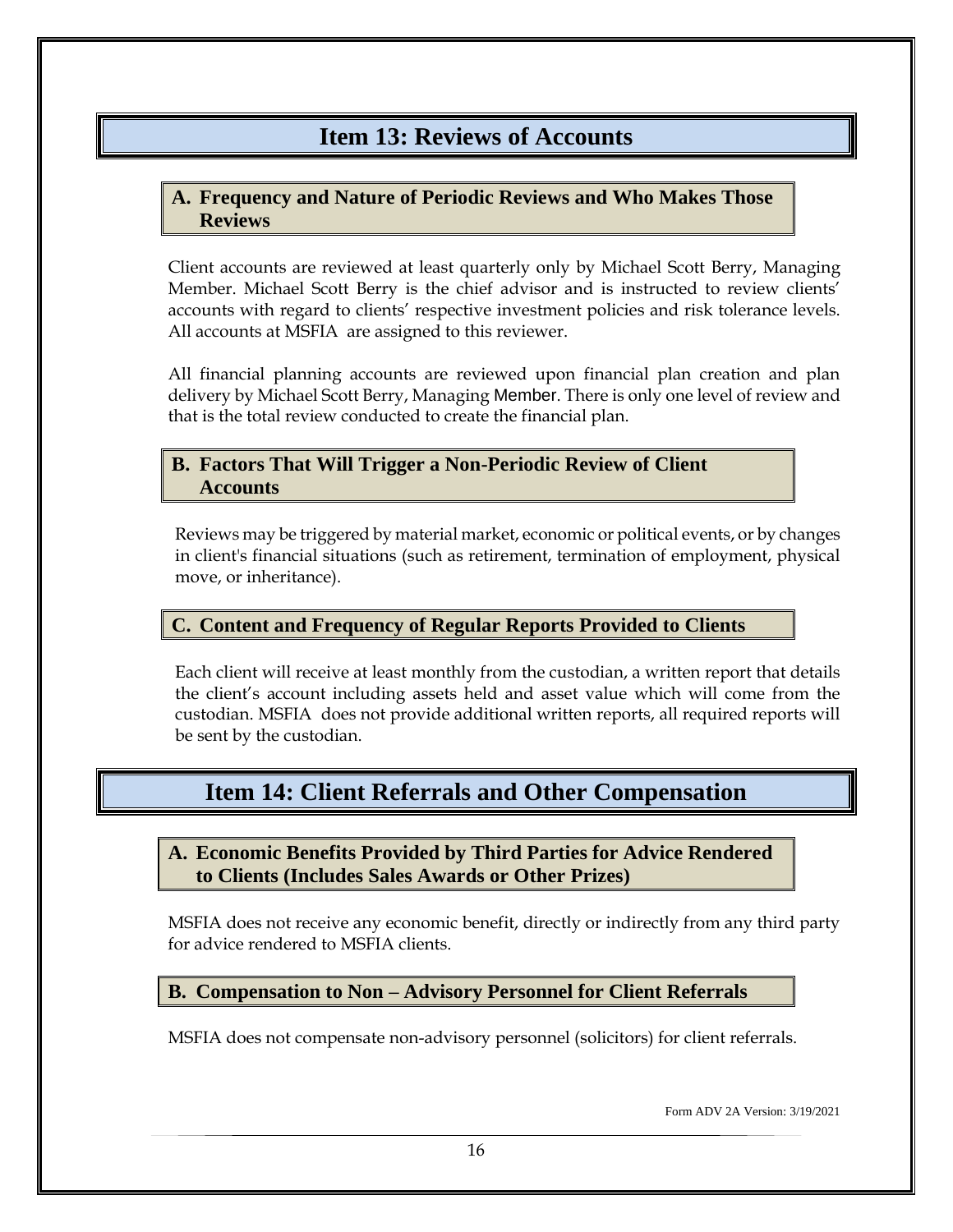### **Item 15: Custody**

<span id="page-18-0"></span>Client accounts are held at a qualified custodian and client will receive statements directly from the custodian. MSFIA, with client written authority, has limited custody of client's assets through direct fee deduction of MSFIA's fees only. If the client chooses to be billed directly by TD Ameritrade Institutional, a division of TD Ameritrade, Inc. Member FINRA/SIPC/NFA or Pershing Member FINRA.SIPC MSFIA would have constructive custody over that account and must have written authorization from the client to do so. Clients will receive all account statements and billing invoices that are required in each jurisdiction, and they should carefully review those statements for accuracy. MSFIA urges clients to compare account statements they receive from their custodian with those they receive from MSFIA.

In addition, MSFIA has custody of the assets of the Magnolia Land Fund. An independent public accountant will audit the Fund annually and the audited financial will be distributed to investors in the Fund.

### **Item 16: Investment Discretion**

<span id="page-18-1"></span>MSFIA provides discretionary and non-discretionary investment advisory services to clients. The Investment Advisory Contract established with each client outlines the discretionary authority for trading. Where investment discretion has been granted, MSFIA generally manages the client's account and makes investment decisions without consultation with the client as to what securities to buy or sell, when the securities are to be bought or sold for the account, the total amount of the securities to be bought/sold, or the price per share.

### **Item 17: Voting Client Securities (Proxy Voting)**

<span id="page-18-3"></span><span id="page-18-2"></span>MSFIA will not ask for, nor accept voting authority for client securities. Clients will receive proxies directly from the issuer of the security or the custodian. Clients should direct all proxy questions to the issuer of the security.

### **Item 18: Financial Information**

#### <span id="page-18-4"></span>**A. Balance Sheet**

MSFIA does not require nor solicit prepayment of more than \$500 in fees per client, six months or more in advance and therefore does not need to include a balance sheet with this brochure.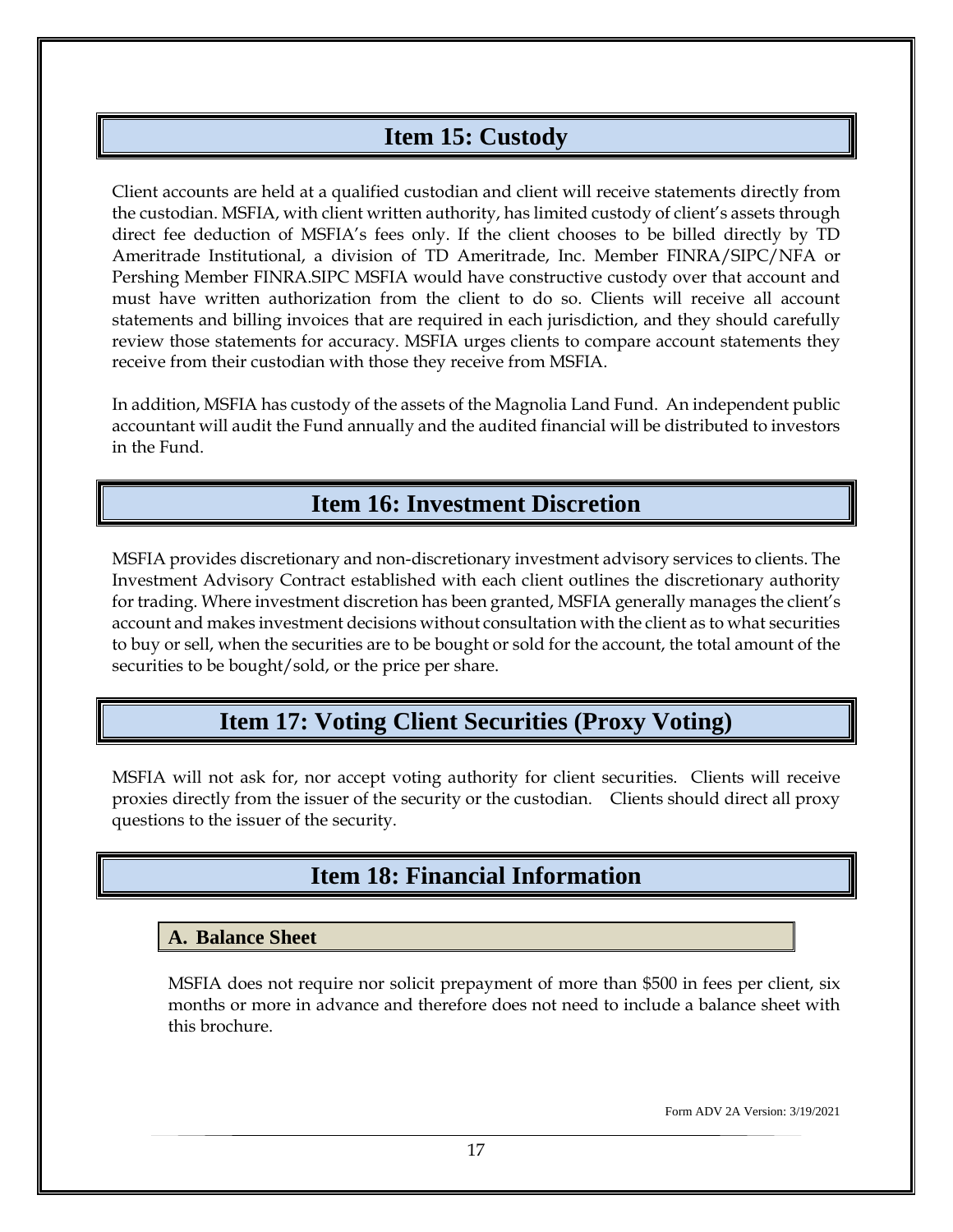#### <span id="page-19-0"></span>**B. Financial Conditions Reasonably Likely to Impair Ability to Meet Contractual Commitments to Clients**

In light of the COVID-19 coronavirus and historic decline in market values, MSF Companies has elected to participate in the CARES Act's Paycheck Protection Program ("PPP") to strengthen its balance sheet. MSF Companies intends to us this loan predominantly to continue payroll for the firm and may ultimately seek loan forgiveness per the terms of the PPP. Due to this and other measures taken internally, MSF Companies has been able to operate and continue serving its clients.

### <span id="page-19-1"></span>**C. Bankruptcy Petitions in Previous Ten Years**

<span id="page-19-2"></span>MSFIA has not been the subject of a bankruptcy petition in the last ten years.

### **Item 19: Requirements For State Registered Advisers**

#### <span id="page-19-3"></span>**A. Principal Executive Officers and Management Persons; Their Formal Education and Business Background**

MSFIA currently has only one management person/executive officer; Michael Scott Berry. Michael Scott Berry's education and business background can be found on the Supplemental ADV Part 2B form.

### <span id="page-19-4"></span>**B. Other Businesses in Which This Advisory Firm or its Personnel are Engaged and Time Spent on Those (If Any)**

Michael Scott Berry's other business activities can be found on the Supplemental ADV Part 2B form.

### <span id="page-19-5"></span>**C. How Performance-based Fees are Calculated and Degree of Risk to Clients**

MSFIA does not accept performance-based fees or other fees based on a share of capital gains on or capital appreciation of the assets of a client.

#### <span id="page-19-6"></span>**D. Material Disciplinary Disclosures for Management Persons of this Firm**

No management person at MSFIA or MSFIA has been involved in an arbitration claim or been found liable in a civil, self-regulatory organization, or administrative proceeding that is material to the client's evaluation of the firm or its management.